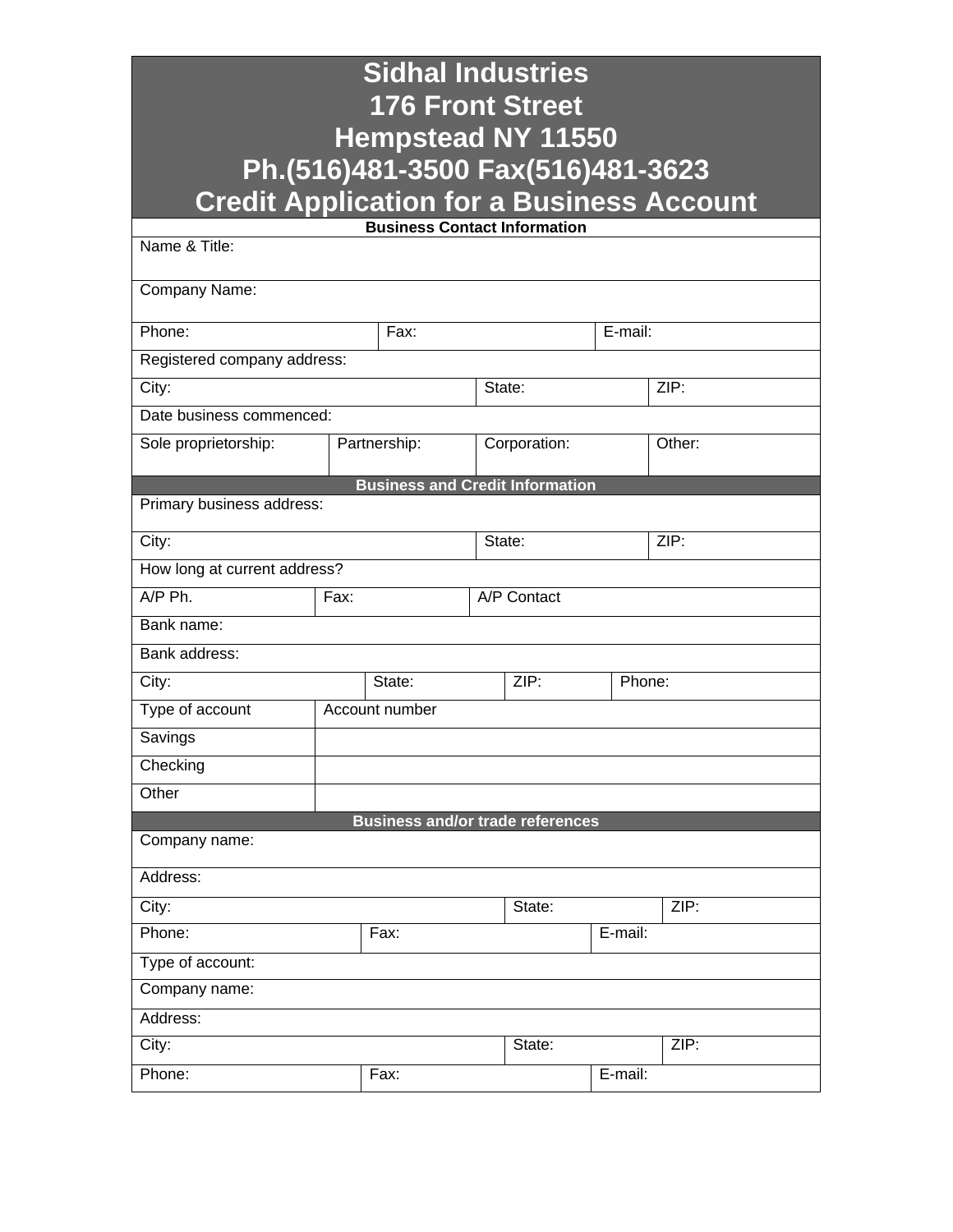| Type of account:                                                                                                                                                                                                                                                                                                             |        |       |         |  |  |
|------------------------------------------------------------------------------------------------------------------------------------------------------------------------------------------------------------------------------------------------------------------------------------------------------------------------------|--------|-------|---------|--|--|
| Company name:                                                                                                                                                                                                                                                                                                                |        |       |         |  |  |
| Address:                                                                                                                                                                                                                                                                                                                     |        |       |         |  |  |
| City:                                                                                                                                                                                                                                                                                                                        | State: |       | ZIP:    |  |  |
| Phone:                                                                                                                                                                                                                                                                                                                       | Fax:   |       | E-mail: |  |  |
| Type of account:                                                                                                                                                                                                                                                                                                             |        |       |         |  |  |
| <b>Agreement</b>                                                                                                                                                                                                                                                                                                             |        |       |         |  |  |
| All invoices are to be paid 30 days from the date of the invoice.<br>1.<br>Claims arising from invoices must be made within 7 working days.<br>2.<br>By submitting this application you authorize Sidhal Industries to make inquiries to<br>3.<br>the banking, savings, business, and/or trade references you have supplied. |        |       |         |  |  |
| <b>Signatures</b>                                                                                                                                                                                                                                                                                                            |        |       |         |  |  |
|                                                                                                                                                                                                                                                                                                                              |        |       |         |  |  |
| Title:                                                                                                                                                                                                                                                                                                                       | Title: |       |         |  |  |
| Date:                                                                                                                                                                                                                                                                                                                        |        | Date: |         |  |  |

The undersigned ("Purchaser") agrees that all purchases made by the Purchaser from Sidhal Industries LLC or any of its subsidiaries and affiliated entities ("Seller") are subject to the following terms and conditions.

- 1. All amounts due for goods and services purchased from Seller are payable at the seller's distribution facility from which the goods and services are delivered. Purchaser acknowledges that such amounts are not payable in installments, but are payable in fill as stated herein.
- 2. All amounts due Seller are payable in accordance with the payment terms granted by Seller's credit department for which the goods and services are delivered. If seller is not paid in accordance with such payment terms, a delinquency charge shall be added to the sum due, which charge shall equal the amount obtained by multiplying the delinquent balance by the lesser of (a) one and onehalf percent (1.5%) per month or (b) the maximum lawful rate permitted to be charged under the applicable state law.
- 3. Purchaser shall pay Seller a service charge in the amount of \$25.00 for all checks returned by Purchaser's bank: provided, however, that such service charge shall not be due and payable in the event such payment would result in the violation of the usury laws of the applicable jurisdiction.
- 4. In the event the account is turned over to an attorney or the other agency for collection, or suit is Brought on same, or the same is collected through any judicial proceeding whatsoever, Purchaser shall pay all reasonable attorneys' fee and court costs incurred by Seller.
- 5. Purchaser shall notify Seller by certified mail of any change ownership of Purchaser. Purchaser Warrants to Seller that all financial information furnished for the purpose of obtaining credit is true, correct and complete in all material respects, and Purchaser authorizes all references furnished pertaining to credit and financial responsibility of Purchaser

## **"PURCHASER"**

| (Business Name) |          | Date:         |
|-----------------|----------|---------------|
|                 |          |               |
| Title:          |          | Printed Name: |
|                 | (Page 2) |               |